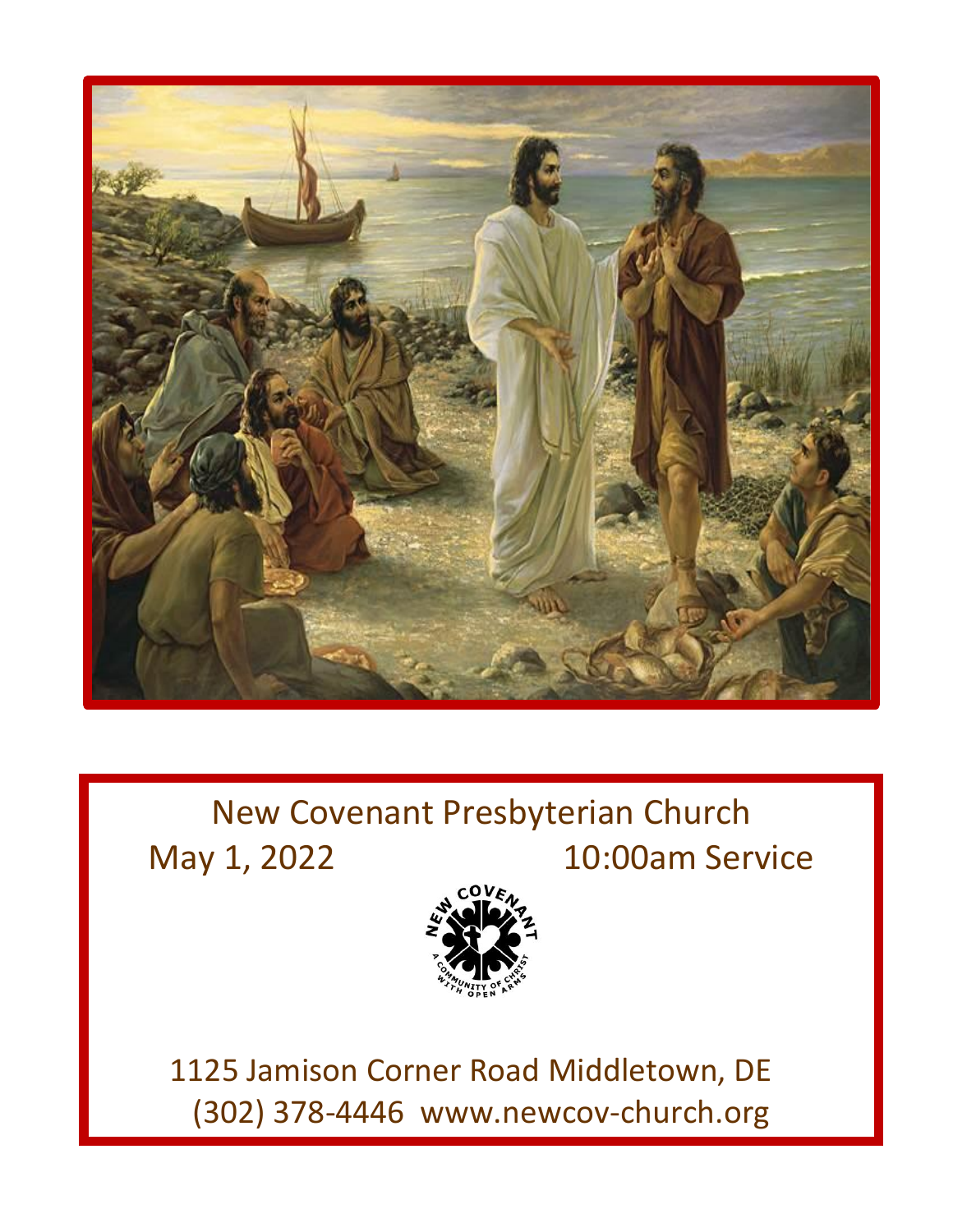# The Worship of God May 1, 2022 Third Sunday of Easter

### **Welcome and Announcements** *Lay Leader:*

### **Sharing Our Vision**

### **Preparing Ourselves for Worship During the Musical Prelude …**



*When our boys were little, they sang a song in a church musical about having an "Abunda-Wonderful Life". Since they were all dressed like sheep it was easy to believe. Of course Jesus would want all of these adorable children to have lives that were both abundant and wonderful and, of course, all of the parents watching would work their hardest to make sure that happened. But as we all know, our best laid plans don't always work out. Is it possible to find abundant life during the hard times? Do you believe what John 10:10 tells us? "The thief comes only to steal and kill and destroy. I came that they may have life, and have it abundantly."*

## Preparing to Meet God

### **Call to Worship**

- L: Brothers and sisters, if you lift your net and it is empty, look to God!
- *P: We'll cast it out again into Christ's abundance.*
- L: If you open your eyes but do not recognize the Holy One, look here!
- **P: We'll find the Risen Christ here among us.**
- L: If your life is filled with mourning, Come here!
- **P: The Resurrected Christ is leading a dance of joy!**
- L: Come here, sisters and brothers!
- **P: Come, let us worship and praise our God!**

#### **Hymn #306**

*1- Fairest Lord Jesus! Ruler of all nature! O Thou of God to earth come down, Thee will I cherish, Thee will I honor, Thou, my soul's glory, joy, and crown!*

*2- Fair are the meadows Fairer still the woodlands, Robed in the blooming garb of spring; Jesus is fairer, Jesus is purer, Who makes the woeful heart to sing!*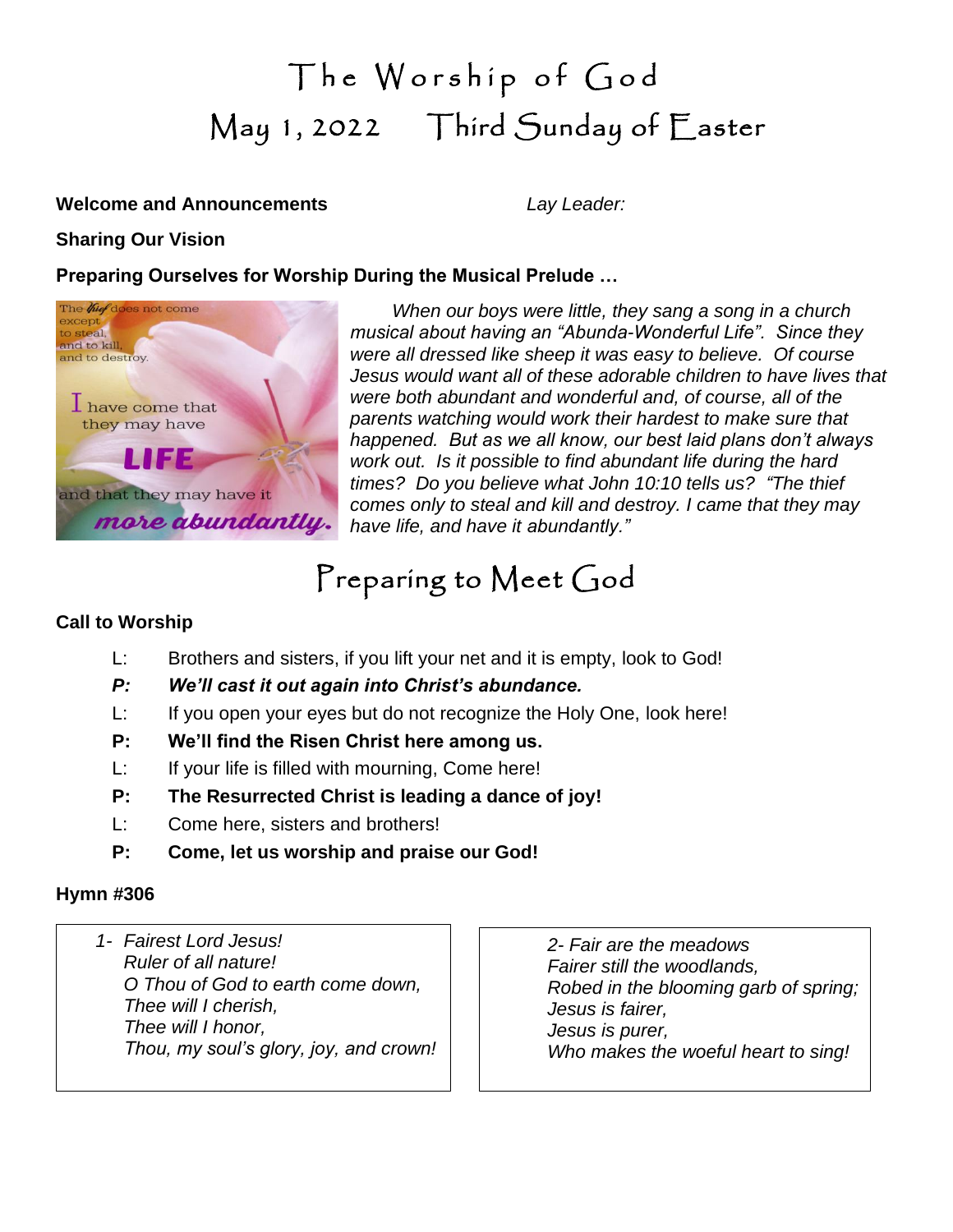*3- Fair is the sunshine, Fairer still the moonlight, And all the twinkling starry host; Jesus shines brighter, Jesus shines purer, Than all the angels heav'n can boast!* 

#### **Prayer of Confession** *Lay Leader*

*Lord, save us from ourselves. Forgive us when we continue to do the same things over and over, expecting different results. Lord, save us from trying too much. We go fishing every day, not noticing you waiting with a meal on the beach. Lord, save us from doing too little. We say we love you, and yet so often we neglect your sheep. Forgive us Lord, save us from ourselves and our selfcenteredness. Help us to remember that you are always near. Help us to hear and respond when you say, "Follow Me." And now, holy God, we turn to you in silent prayer to share our concerns and to seek your forgiveness……………………………………………….Amen.*

**Assurance of Pardon:**

- L: On this Third Sunday of Easter, let us remember the tomb is still empty, the stone is still rolled away.
- **P: There is no darkness, only light. God continues to renew us and restore us.**
- L: We are loved and restored, recipients of the gift and promise of new life and resurrection.
- **P: We believe the good news! In Jesus Christ we are forgiven!**

## Meeting God in the Word

#### **Children's Message**

#### **First Lesson** Isaiah 61:1-3 *Lay Leader*

*The spirit of the Lord GOD is upon me, because the LORD has anointed me; he has sent me to bring good news to the oppressed, to bind up the brokenhearted, to proclaim liberty to the captives, and release to the prisoners; to proclaim the year of the LORD's favor, and the day of vengeance of our God; to comfort all who mourn; to provide for those who mourn in Zion - to give them a garland instead of ashes, the oil of gladness instead of mourning, the mantle of praise instead of a faint spirit. They will be called oaks of righteousness, the planting of the LORD, to display his glory.*



L: This is the Word of the Lord. *P: Thanks be to God.*

#### **Special Music**

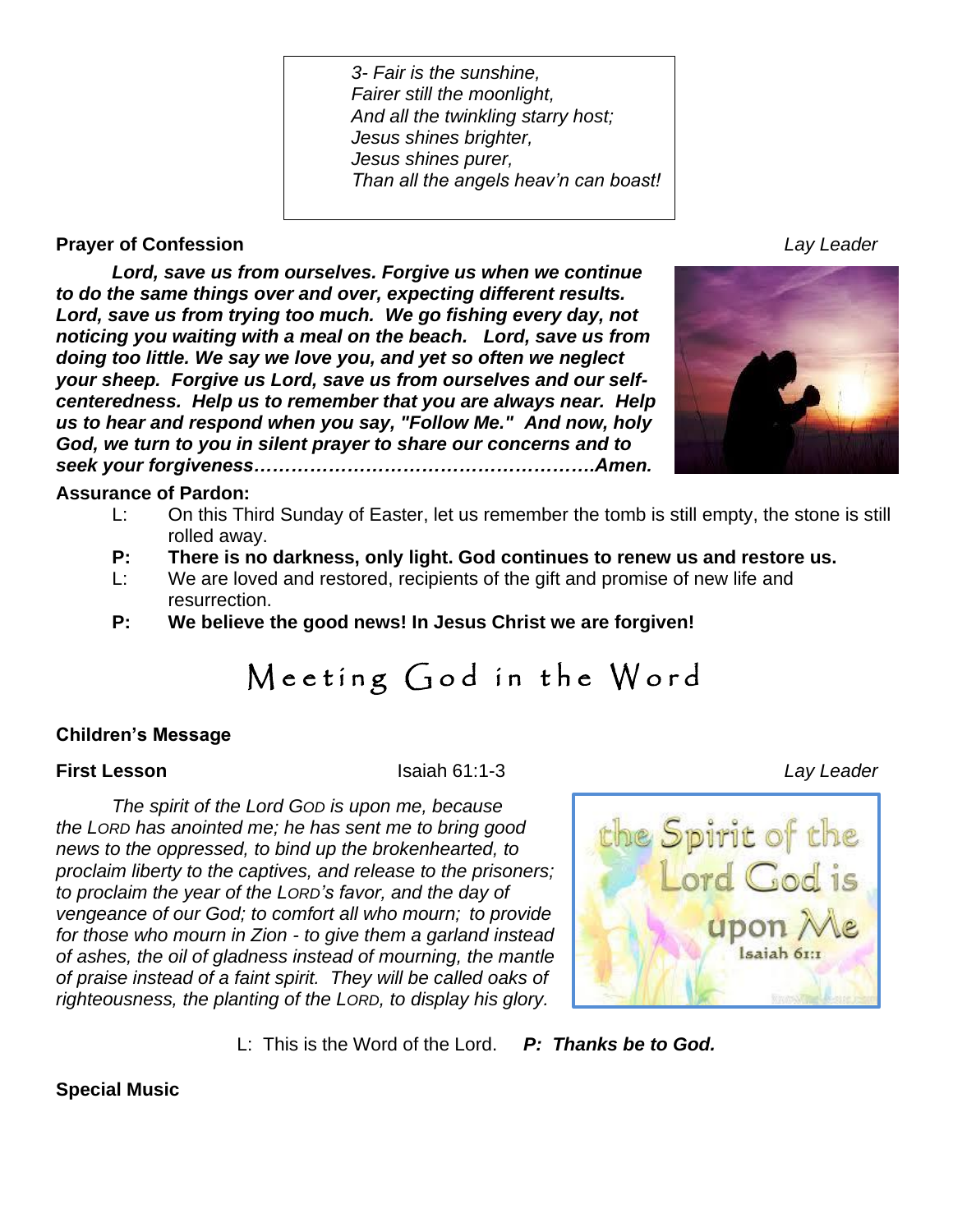#### **Second Lesson** *John 21:1-19*



*After these things Jesus showed himself again to the disciples by the Sea of Tiberias; and he showed himself in this way. Gathered there together were Simon Peter, Thomas called the Twin, Nathanael of Cana in Galilee, the sons of Zebedee, and two others of his disciples. Simon Peter said to them, "I am going fishing." They said to him, "We will go with you." They went out and got into the boat, but that night they caught nothing.*

*Just after daybreak, Jesus stood on the beach; but the disciples did not know that it was Jesus. Jesus said to them, "Children, you have no fish, have you?" They answered him, "No." He said to them, "Cast the net to the right side of the boat, and you will find some." So they cast it, and now they were not able to haul it in because there were so many fish. That disciple whom Jesus loved said to Peter, "It is the Lord!" When Simon Peter heard that it was the Lord, he put on some clothes, for he* 

*was naked, and jumped into the sea. But the other disciples came in the boat, dragging the net full of fish, for they were not far from the land, only about a hundred yards off. When they had gone ashore, they saw a charcoal fire there, with fish on it, and bread. Jesus said to them, "Bring some of the fish that you have just caught." So Simon Peter went aboard and hauled the net ashore, full of large fish, a hundred fifty-three of them; and though there were so many, the net was not torn. Jesus said to them, "Come and have breakfast." Now none of the disciples dared to ask him, "Who are you?" because they knew it was the Lord. Jesus came and took the bread and gave it to them, and did the same with the fish. This was now the third time that Jesus appeared to the disciples after he was raised from the dead.*

*When they had finished breakfast, Jesus said to Simon Peter, "Simon son of John, do you love me more than these?" He said to him, "Yes, Lord; you know that I love you." Jesus said to him, "Feed my lambs." A second time he said to him, "Simon son of John, do you love me?" He said to him, "Yes, Lord; you know that I love you." Jesus said to him, "Tend my sheep." He said to him the third time, "Simon son of John, do you love me?" Peter felt hurt because he said to him the third time, "Do you love me?" And he said to him, "Lord, you know everything; you know that I love you." Jesus said to him, "Feed my sheep. Very truly, I tell you, when you were younger, you used to fasten your own belt and to go wherever you wished. But when you grow old, you will stretch out your hands, and someone else will fasten a belt around you and take you where you do not wish to go." (He said this to indicate the kind of death by which he would glorify God.) After this he said to him, "Follow me."*

L: This is the Word of the Lord. *P: Thanks be to God.*

**Sermon** *Breakfast on the Beach Rev. Beth Thomas*

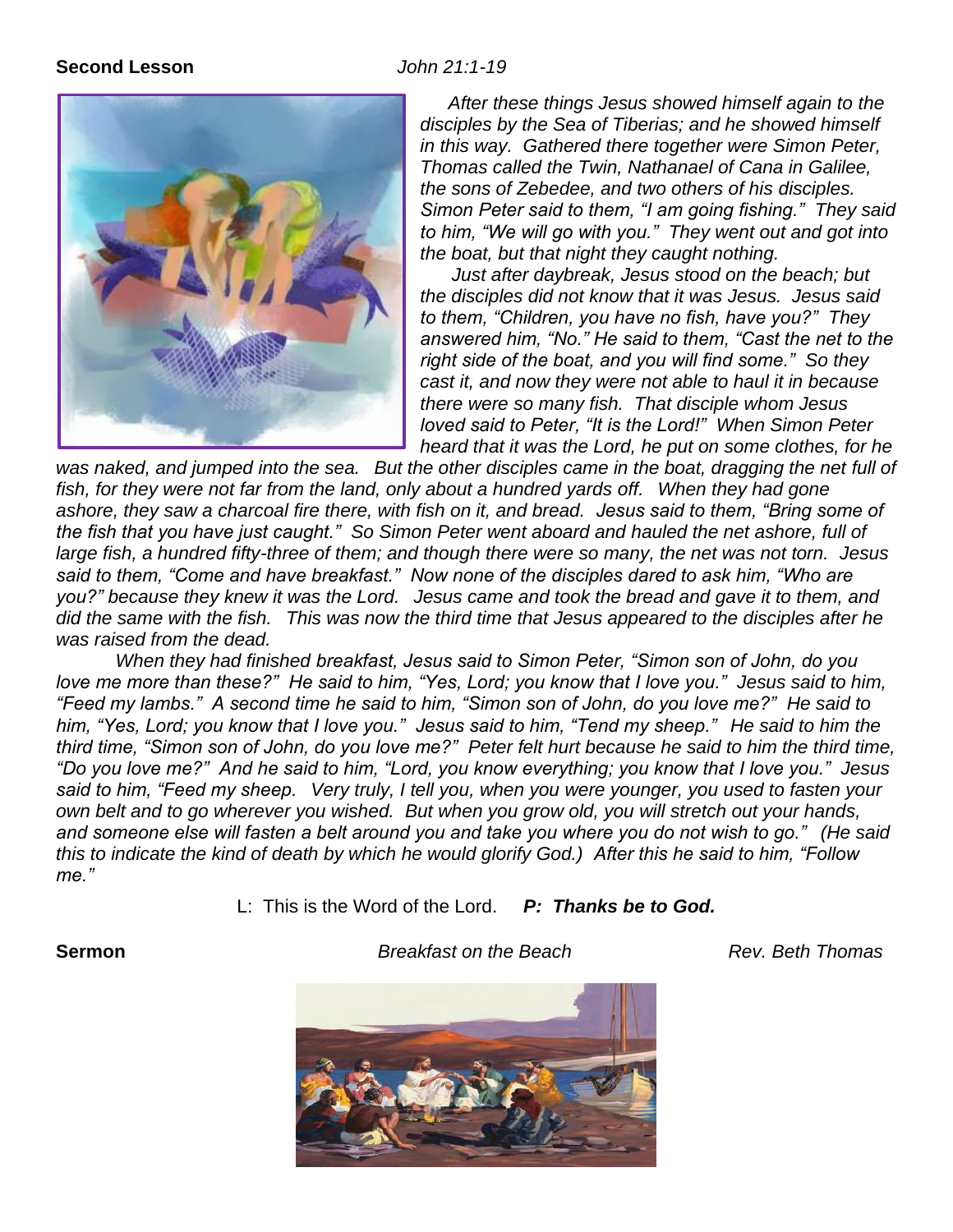## Responding to the Word

**Hymn #367** *Jesu, Jesu, Fill Us With Your Love*

*Refrain: Jesu, Jesu, fill us with your love, Show us how to serve the neighbors We have from you.*

*2- Neighbors are rich folk and poor, Neighbors are black, brown, and white, Neighbors are nearby and far away. R*

*1-Kneels at the feet of his friends; Silently washes their feet, Master who acts as a slave to them. R*

*3- These are the ones we should serve, These are the ones we should love; All these are neighbors to us and you. R*

*4-Loving puts us on our knees, Serving as though we are slaves; This is the way we should live with you. R*

#### **Prayers of the People and the Lord's Prayer**

#### **Cares Chorus**

*I cast all my cares upon you. I lay all of my burdens down at your feet. And anytime I don't know what to do, I case all my cares upon you.*

**The Call to Celebrate Our Gifts**

*Prayer of Dedication*

Celebration of the Lord's Supper

**The Invitation and Prayer of Consecration The Words of Institution The Sharing of the Elements The Prayer of Thanksgiving**



Going Out to Serve

**Hymn #432** *Song of Hope*

*May the God of hope go with us every day, Filling all our lives with love and joy and peace. May the God of justice speed us on our way, Bringing light and hope to every land and race. Praying, let us work for peace, Singing, share our joy with all. Working for a world that's new, Faithful when we hear Christ's call.*